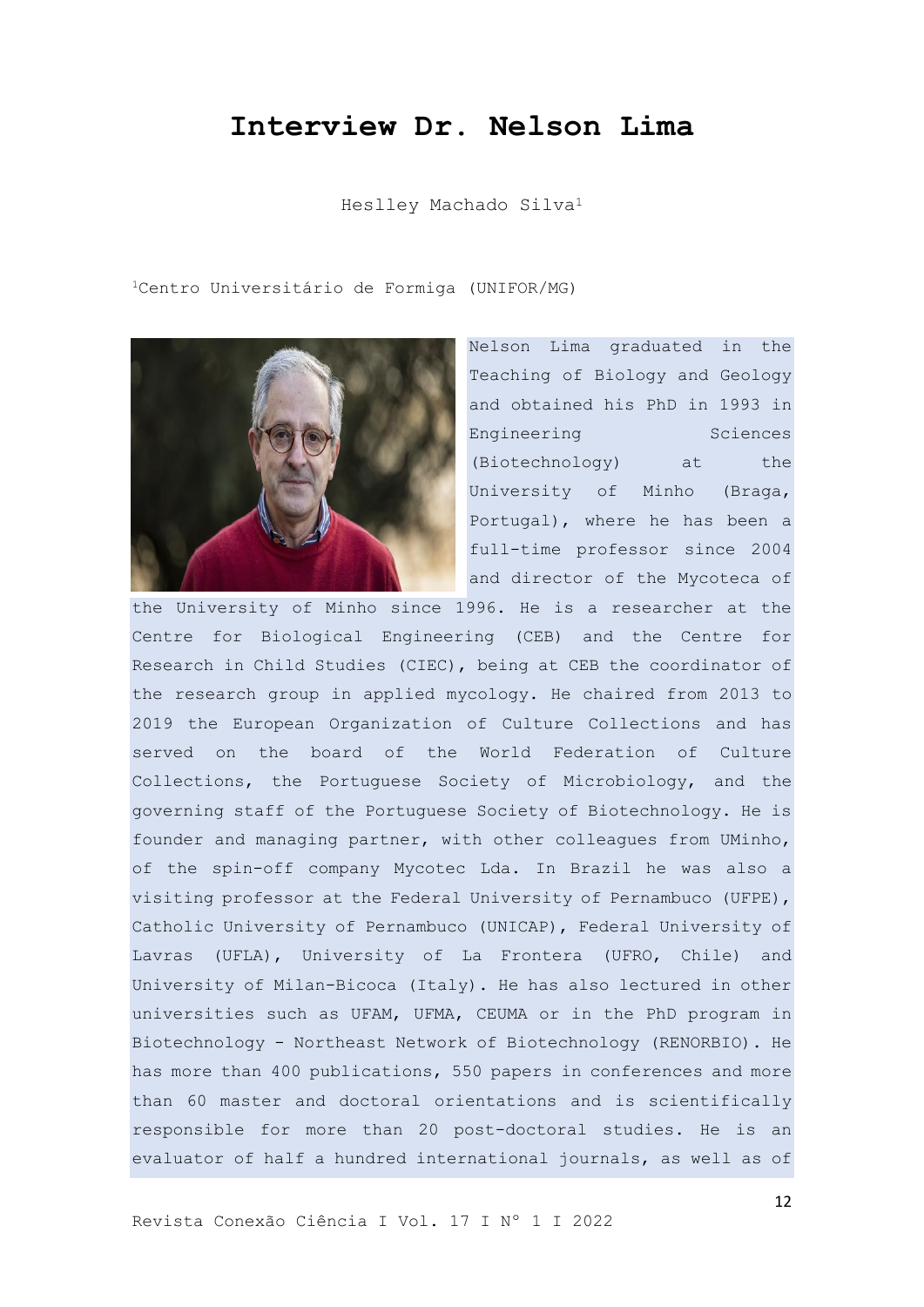projects for research funding agencies, mainly in the European Commission, Italy, United Kingdom, Chile, Brazil and Belgium*.*

**1. It strikes us how you have, through your fruitful career as a teacher and researcher, dedicated yourself to such diverse areas of science. Child studies, teacher training, fungi, food, microorganisms, etc. You have a wide range of interests. How do you manage to be part of so many organizations, publish and participate in so many projects? Tell us a little about how you plan and achieve so many goals?**

Prof. Nelson: Well, this is a question I have been asking to myself, because in personal terms my curiosity has no limits and always makes me go after knowledge that helps me understand myself and the world around me. Then, I have never accepted divisions that have always seemed limiting or sometimes even disconnected from reality, such as the dichotomy between social and human sciences versus exact and natural sciences, or fundamental sciences versus applied sciences. My brain does not work like that, as knowledge is elaborated in our mind and is therefore ultimately always human knowledge. The laboratory

experience, both in the numerous practical classes I have taught throughout my academic life and the experimental part I have developed for my research have created deep difficulties for me in fitting in with simple and abstract (and therefore not at all true) models, such as the experimental model, where chance, trial and error do not enter the configuration of these models. Pasteur's quadrants, proposed by D.E. Stokes, where fundamental knowledge and the relevance of its use come much closer to my way of being and acting as a researcher. Therefore, planning has to do with a strategy that starts from fundamental knowledge which is then colored by a palette of different degrees of relevance. If we look at it from this point of view, I am not after all as multifaceted as I might seem! and, finally, my team is the one who helps me most to achieve these same goals. These are my heroes.

**2. One of the most common complaints among Brazilian** 

Revista Conexão Ciência I Vol. 17 I Nº 1 I 2022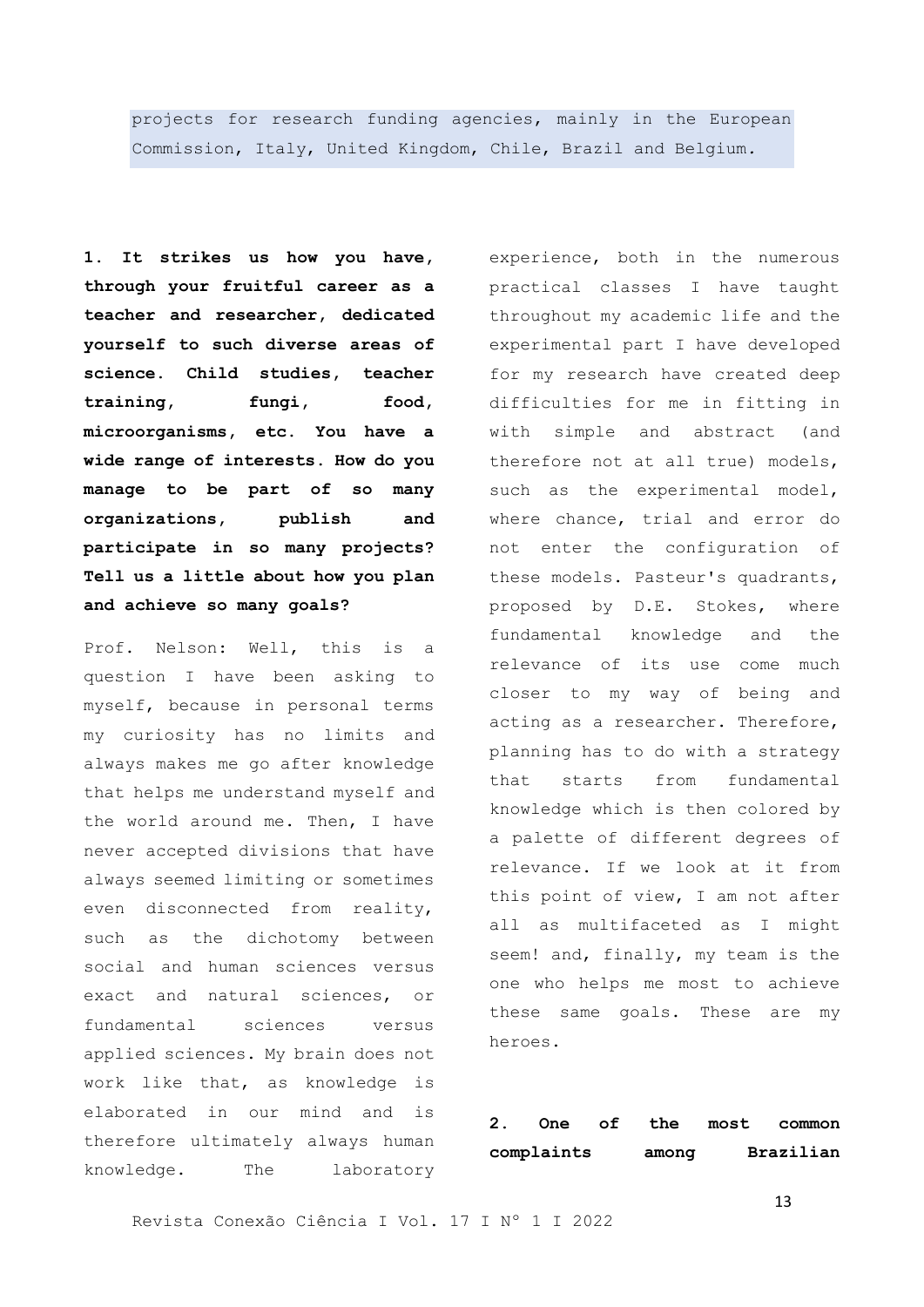researchers, pertinent **incidentally, is the lack of resources to fund research. You have recently had approved a project of your leadership of 5 million euros for microbial research** 

**[\(https://alumni.uminho.pt/pt/news/](https://alumni.uminho.pt/pt/news/Paginas/02/02/2020/Nelson_Lima_MIRRI.aspx) [Paginas/02/02/2020/Nelson\\_Lima\\_MIR](https://alumni.uminho.pt/pt/news/Paginas/02/02/2020/Nelson_Lima_MIRRI.aspx) [RI.aspx\)](https://alumni.uminho.pt/pt/news/Paginas/02/02/2020/Nelson_Lima_MIRRI.aspx). Tell us a little about this project and give us tips on how to seek funding for projects of this level and scope.**

Prof. Nelson: The lack of resources for research is, and always will be, scarce. Financial envelopes and priorities, which are defined at each moment by scientific and technological policies, mean that resources are finite and distributed inequitably. I think that this is a proposition that any researcher, being also an ordinary citizen, should accept as a starting point for the analysis and search for his sources of resources. In other words, a researcher, at every moment, has to know what the strategic alignments of the funding agencies or sources of funding are available. It is up to them to decide whether to play the game, whether or not to agree with a certain policy of priorities, proposal formats and forms of evaluation. If you go into the game and prepare a proposal, it

is not enough to have an excellent hypothesis or research question, you have to know how to translate it into a proposal that is feasible in time and financially, you have to demonstrate that your project beyond scientific excellence (usually the most successful part) has project management tools that ensure the smooth running of the proposal and risk control with an elaborate mitigation plan and, finally, you have to demonstrate the aforementioned strategic alignments and the relevance and social impacts as a return on the public investment that you are requesting.

When we are talking about largescale projects, we have all these elements already mentioned taken to the highest level of excellence and demand, as they involve many countries and, within them, various partners who contribute complementarities, synergies and where the whole is significantly greater than the simple sum of the parts. For great societal challenges we need great projects because no one individually, or a simple team or even a country will be able to solve them. Remember the loss of biological diversity, climate change, large human migrations and, more recently, the SARS-COV-2 pandemic, we can quickly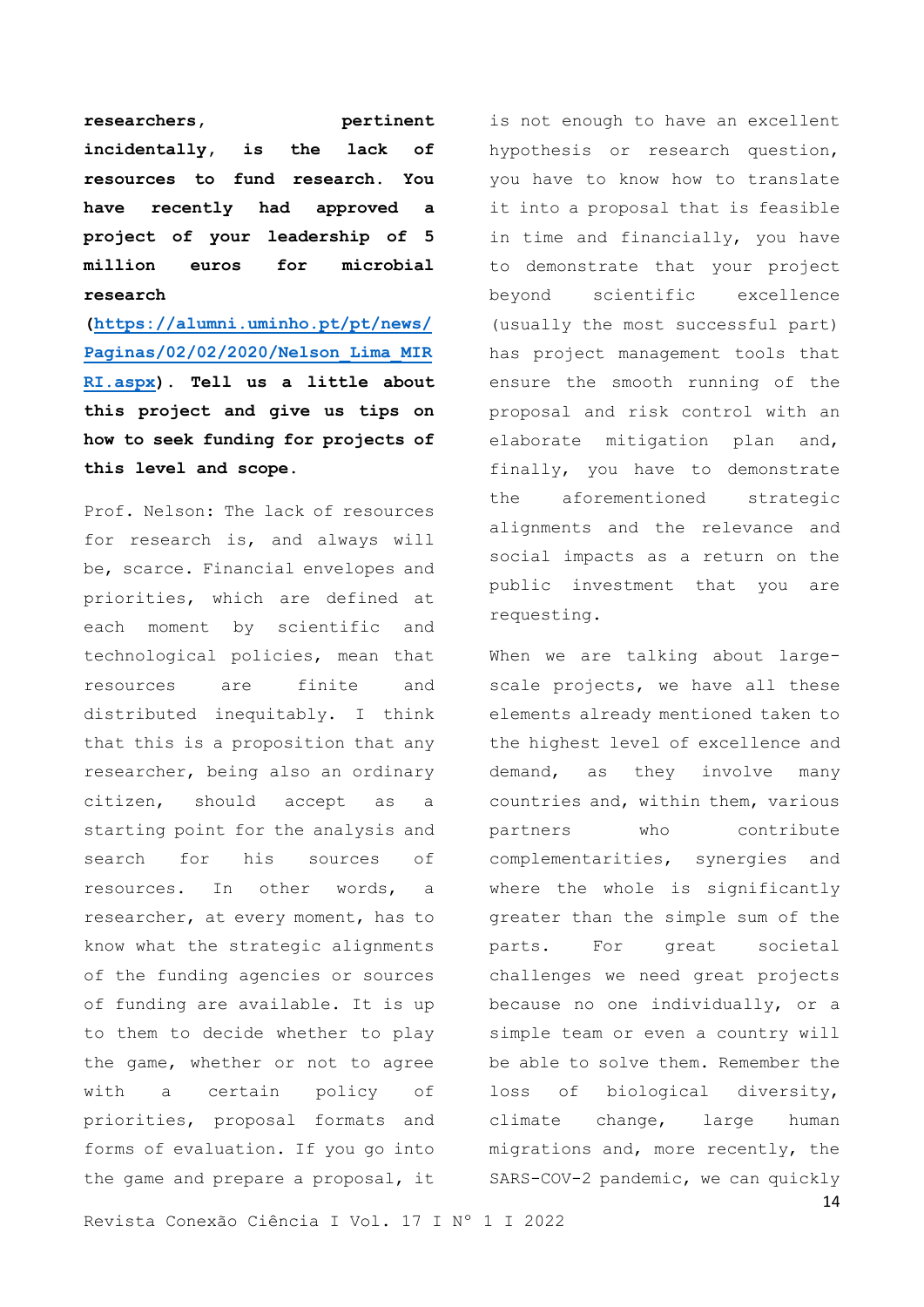understand how important it is for researchers to be prepared to work in large international, multicultural, and multidisciplinary teams. This IS MIRRI21 project, which I coordinate, on research into microbial resources and their applications involves 14 partners from 10 countries. Already this year I am involved in two other projects, but only as a partner, in which ISIDORe involves 21 million euros and has 152 partners and CanServ with 15 million euros and 19 partners. In these projects, the ambition is respectively to prepare and have solutions for future pandemics and to increase the 10 year survival of 3 out of 4 cancer patients.

**3. You have recently been awarded the title of Doctor Honoris Causa for "outstanding contribution to the biological resources of Brazil" by the Federal University of Pernambuco (UFPE) [https://alumni.uminho.pt/pt/news/P](https://alumni.uminho.pt/pt/news/Paginas/Not%C3%ADcias%202015/Nelson-Lima.aspx) [aginas/Not%C3%ADcias%202015/Nelson](https://alumni.uminho.pt/pt/news/Paginas/Not%C3%ADcias%202015/Nelson-Lima.aspx) [-Lima.aspx\)](https://alumni.uminho.pt/pt/news/Paginas/Not%C3%ADcias%202015/Nelson-Lima.aspx) and more recently a new species of fungus was named after you (***Penicillium limae***) in your honor. You have often worked with Brazilian researchers, tell us a little about this partnership. Tell** 

**us about the advantages and disadvantages of doing research in Brazil and with Brazilians, and the results achieved.**

Prof. Nelson: Yes, it is true! Something that marked me immensely by the generosity of the whole collegiate of the Biosciences Center and the Mycology Department of UFPE. All the collaboration developed with this group has always been based on a great respect for the accumulated knowledge in mycology that at UPFE exists from the works of Prof. Chaves Batista and subsequent teams that have broadened and deepened his legacy. Beyond science, and it is always made by men and women, I found in several groups of UFPE, my "second home". As well as, later, at UFLA (Lavras), in the Agricultural Microbiology program and its collection CCMA, another irreplaceable shelter. I am grateful for the different acknowledgements, but much more grateful for the learning they share with me. This is the only way collaborations make sense. That is why, in Brazil, where I have passed through numerous university and research institutions, I always learn more than I teach. On the other hand, researching in Brazil is a constant challenge, where there are generations of talented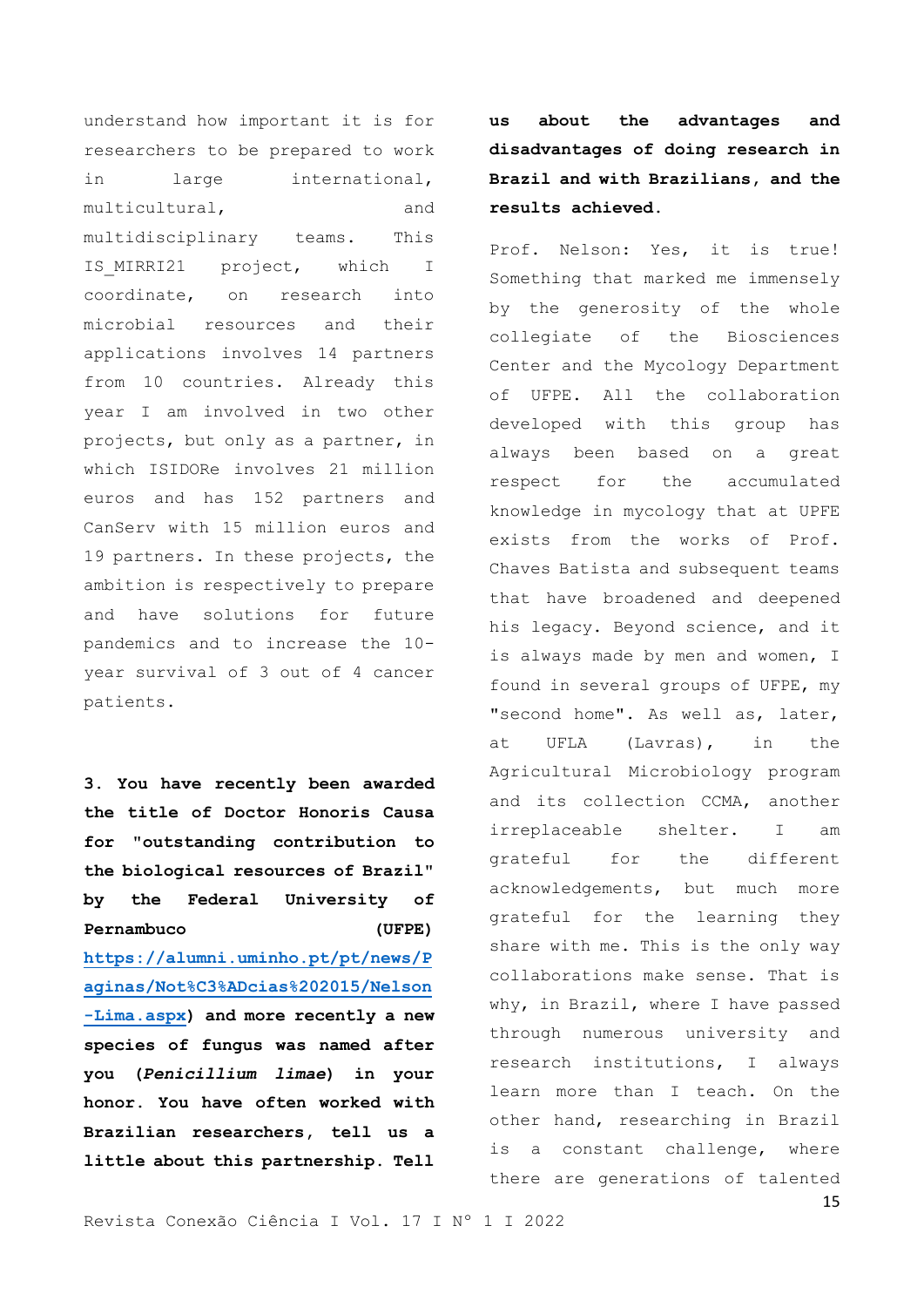young people who want to break new ground. Brazilians are passionate about their work, sometimes, in my laboratory, it is the more emotional component that has to be worked on so that reason and resilience can also have space in the future researcher. The rest happens naturally. To have today former students' successful researchers, where I am a partner in their research projects funded by CNPq, or by FAPs, is an immense pride.... for a grassroots biologist, as I am, let me use the analogy of seeing the "seed germinating" and making its way. It is also seeing inter-generational replacement as natural and me being the first, and unconditional, admirer and facilitator of these new generations.

**4. Your work in relation to food mycology and the preservation of microbial resources in collections is recognized worldwide, which can be illustrated by your time as chair of the European Culture Collections Organization (ECCO) and your role in the implementation of MIRRI [\(www.mirri.org\)](http://www.mirri.org/) as a European research infrastructure for microbial resources. Tell us a bit about recent advances in this vast field and what do you envision**  **for the future in these areas. If one of our readers were interested in these areas, what would be the "hot" topics that you suggest for research in the coming decades?**

Prof. Nelson: Starting with microbial culture collections, they play a fundamental role for the basis of microbiological knowledge. It is not by chance that, right at the first steps of this new science, in parallel with the work of Pasteur, Kock and Lister, we found the emergence of collections, some of which have reached us, such as the CIP/Collection of the Pasteur Institute or the first service collection that we know of, founded by Frantisek Král around 1890 in Prague, which later ended up disappearing. However today we have centenary collections where, for example, we have the isolates of Bacterium coli commune studied by Theodor Escherich and referred to in his 1886 book and its first isolate is still deposited in the UK at the National Collection of Type Cultures (strain NCTC 86) under the current name of *Escherichia coli*. All this material is extremely relevant for its study and its potential biotechnological applications. For this reason, microbiological collections have gained increasing recognition as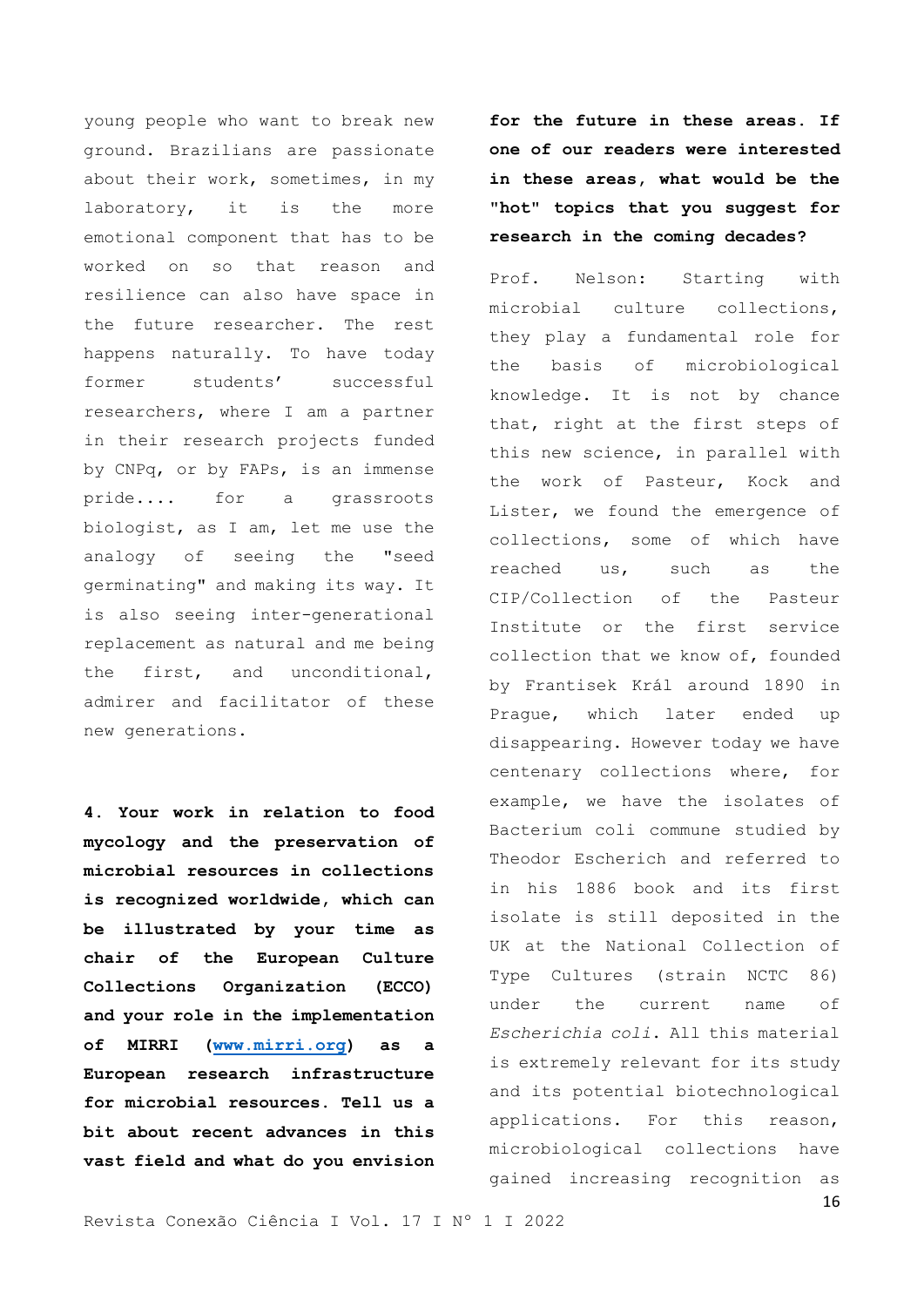irreplaceable collections of resources and information. At the European level, the MIRRI research infrastructure results from the valorization of these resources for the future of life sciences, health, food and agriculture, and the environment. In this perspective, the role of food mycology is also a focus of great importance, since food degradation by these microorganisms does not allow many foods to reach their recipients, which poses serious food safety problems in parallel with the growing demand caused by the continuous increase of the world human population. This will certainly be a hot area which is how to ensure food for all, eradicating hunger, without further degrading/destroying the still existing natural habitats. Much will have to be researched to find innovative solutions, and micro-organisms will certainly play a central role in such research.

**5. Your career has also shown your interest in education, from early childhood to teacher training. What are the challenges for this area that you see from your privileged view of the world? Also tell us a little about these challenges for** 

## **Portugal and Brazil in your perception?**

Prof. Nelson: As a university teacher trained in the teaching of biology and geology, I have always been interested in science didactics and the various disciplines of psychopedagogy. For, first and foremost, teaching at university is very important, but so is educating and teaching in kindergartens and primary schools. The quality of these educational processes are the foundations for the citizens of tomorrow that every society wants to have. Hence my dedication to the educational and teaching processes in infancy and childhood. Didactics is a challenge in this field, but for me, it only makes sense if the person who teaches has a solid background in the content they teach. In other words, the educator is the first to need training, to consolidate and analyze his teaching-learning proposals and, from a true reflection of meta-analysis and gain of self-confidence about his self-training process, be able to successfully integrate in the classroom context what he intends and how he intends to teach. In my perception of teacher training and didactics for the teaching of science and microbiology, I think that the starting point will always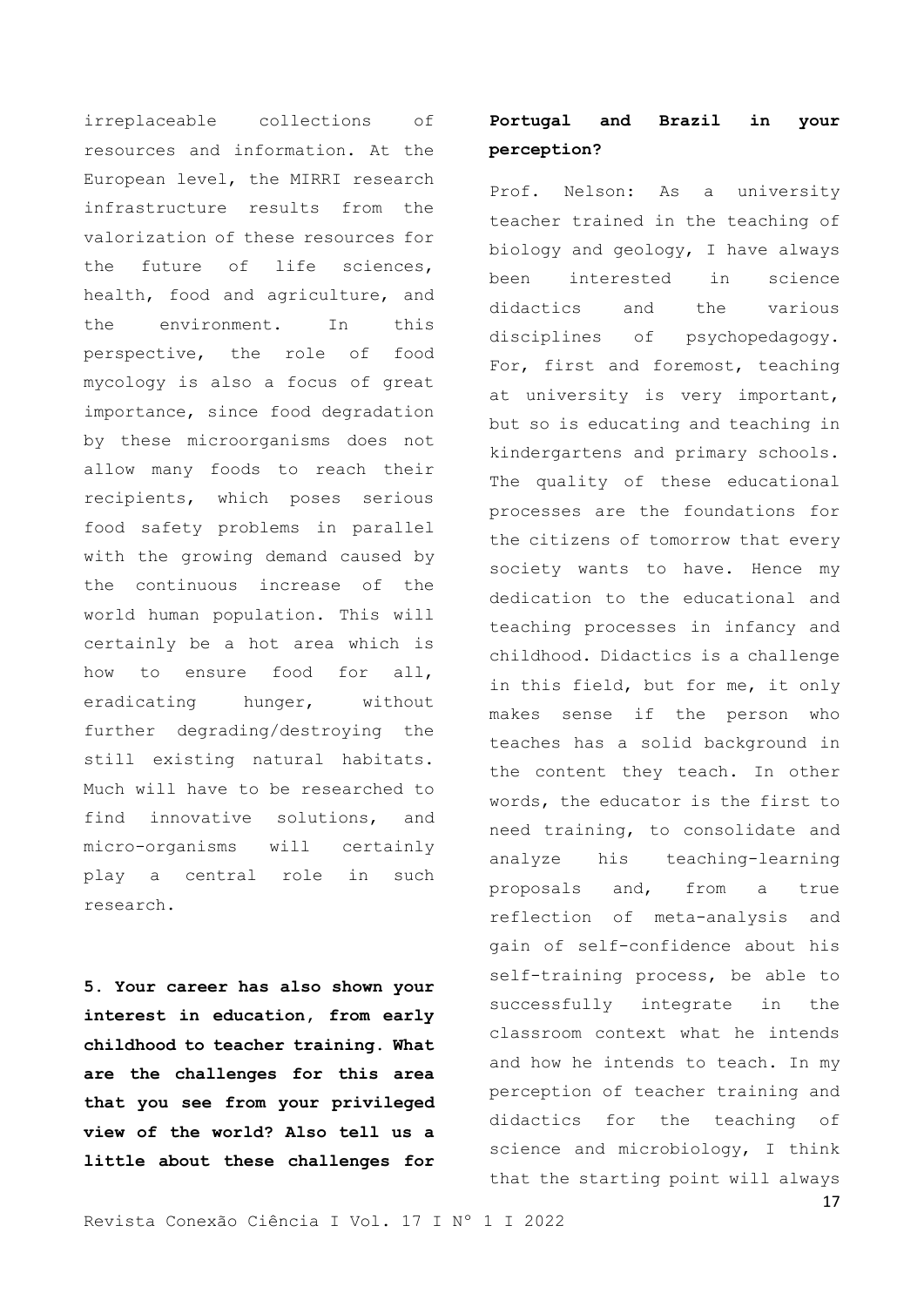be excellence in training and mastery of the contents that will later be transposed into multiple didactic strategies. For this to happen, the teaching process will have to change immensely, placing the student at the center of the learning process through new methods and the use of new digital, information and communication tools and the teacher as a mentor or guide of these processes. The teacher, besides having to be deeply valued socially, should have time to prepare and innovate their classes (or their educational projects) and for their own training throughout their professional life.

**6. Another aspect of your career that draws attention, is your high scientific productivity, with many high-level publications, communications at conferences and as an evaluator and member of editorial boards of several international journals. Give some tips to our readers regarding academic production, which can help beginning researchers who want to achieve this quality scientific productivity.**

Prof. Nelson: To this question I feel like telling the reader, or the young researcher, that there

are no tips. Scientific productivity for me has never been my focus or my starting point. I always set out to research to solve questions. I was never concerned with the scientific paper. So at the beginning of my academic life, and even after I got my PhD, I am not very productive. Later, with the accumulation of experience, of the teams I was involved in and that I built, the results started to make sense and then they were published. Even today, nothing is published without rigorous discussion and scrutiny by me. Integrity in science and rigor in the scientific data obtained are for me inalienable points. Perhaps the coherence and consistency in the theoretical corpus used throughout my academic career allowed me to accumulate knowledge that ended up in this "high" scientific productivity. Above all, I did research because I believed in the questions and the methods used, even when everything around me seemed to be a desert and, at the end of the day, the fall off the cliff was evident. Believing in what we are doing and having a cohesive team as a support network I think is the "tip".

Revista Conexão Ciência I Vol. 17 I Nº 1 I 2022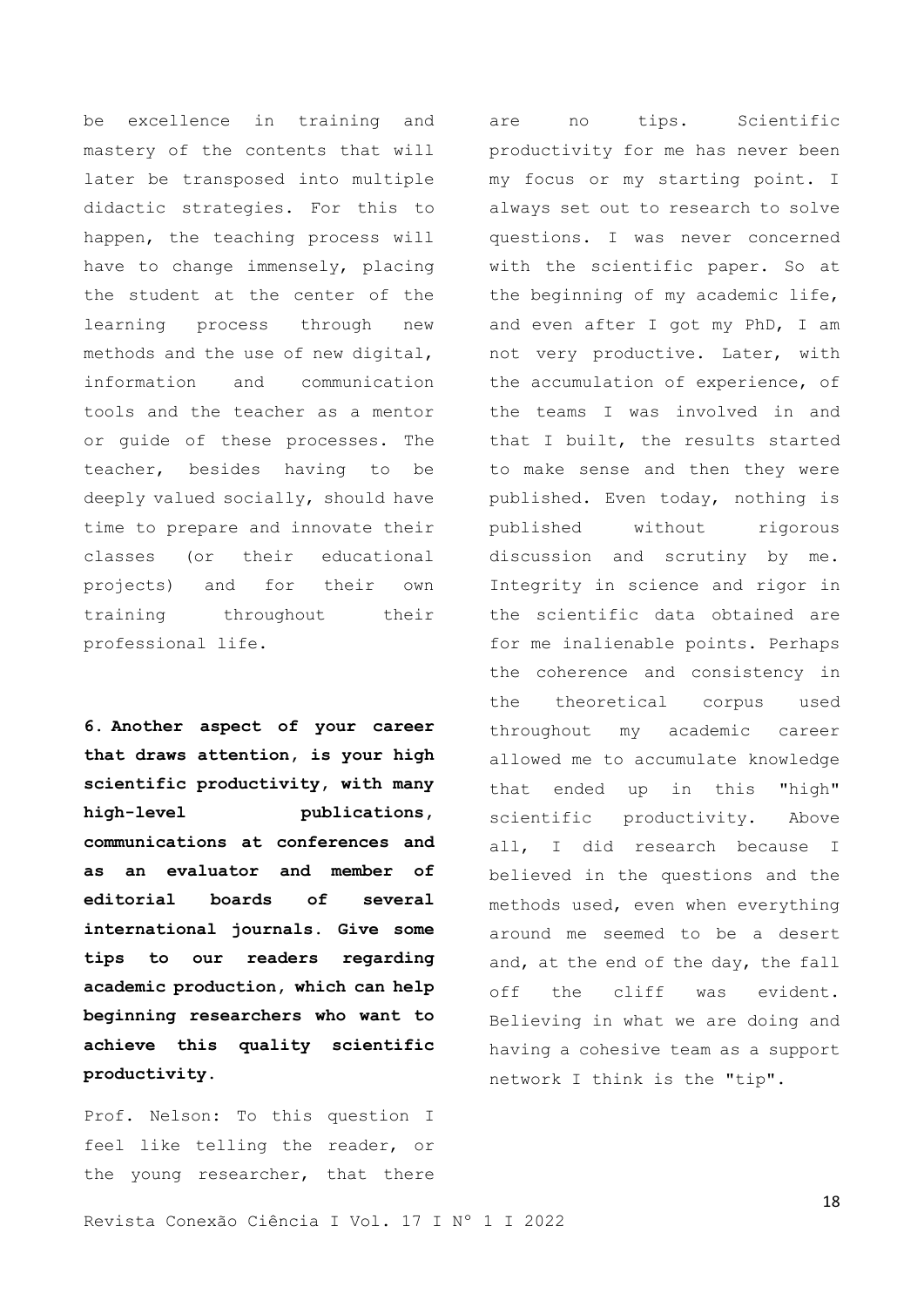**7. Looking at your curriculum you have worked with researchers not only from Brazil, but from various parts of the world. Tell us a little about the difficulties and advantages of these partnerships and, once again, tell our readers about the ways to participate in this type of international collaboration.**

Prof. Nelson: I have always seen science as global and scientific knowledge as democratic. Maybe today this statement is even mild because societies, and the ordinary citizen, have already understood that our common home is also global, and that knowledge is very accessible on our mobile phone or tablet. But when I started my academic career, in the mid-80s of the last century, this was not the perception. Partnerships are made strategically and with partners that, over the years, we will jointly evolve in the projects and research we collectively carry out. They are my peers par excellence. Sometimes partnerships exist in a more opportunistic way, based on the circumstance of the moment and the joint will to solve a problem. We know the importance of both approaches, but I give much more priority to the first and to the complementarities in skills and capabilities (technologies) that

each one offers. That is why I have had partnerships for many years, both in Brazil and at European and international level. Those who know me know that I call these partners "my contemporaries", but it is with them that I allow myself to dream, implement and progress with our research. For that, trust, credibility, rigor, diplomacy, including a great sensitivity to multiculturalism and inclusion, and complementarities in knowledge and technologies associated to the mastery of the English language will be some strong points for the success of these international collaborations. Perhaps what I have just mentioned can be, in part, syncopated with the concept of what a "scientific community" is in a given area of knowledge.

**8. Tell us a little about your studies at the Mycotheca of the University of Minho and at the Centre for Biological Engineering. If any of our young readers were interested in doing a Master's or PhD at these centers, what would be the pathways? What do you suggest about the themes that should stand out in the upcoming years?**

Prof. Nelson: The Mycoto Library of the University of Minho (MUM) has as its mission to be a resource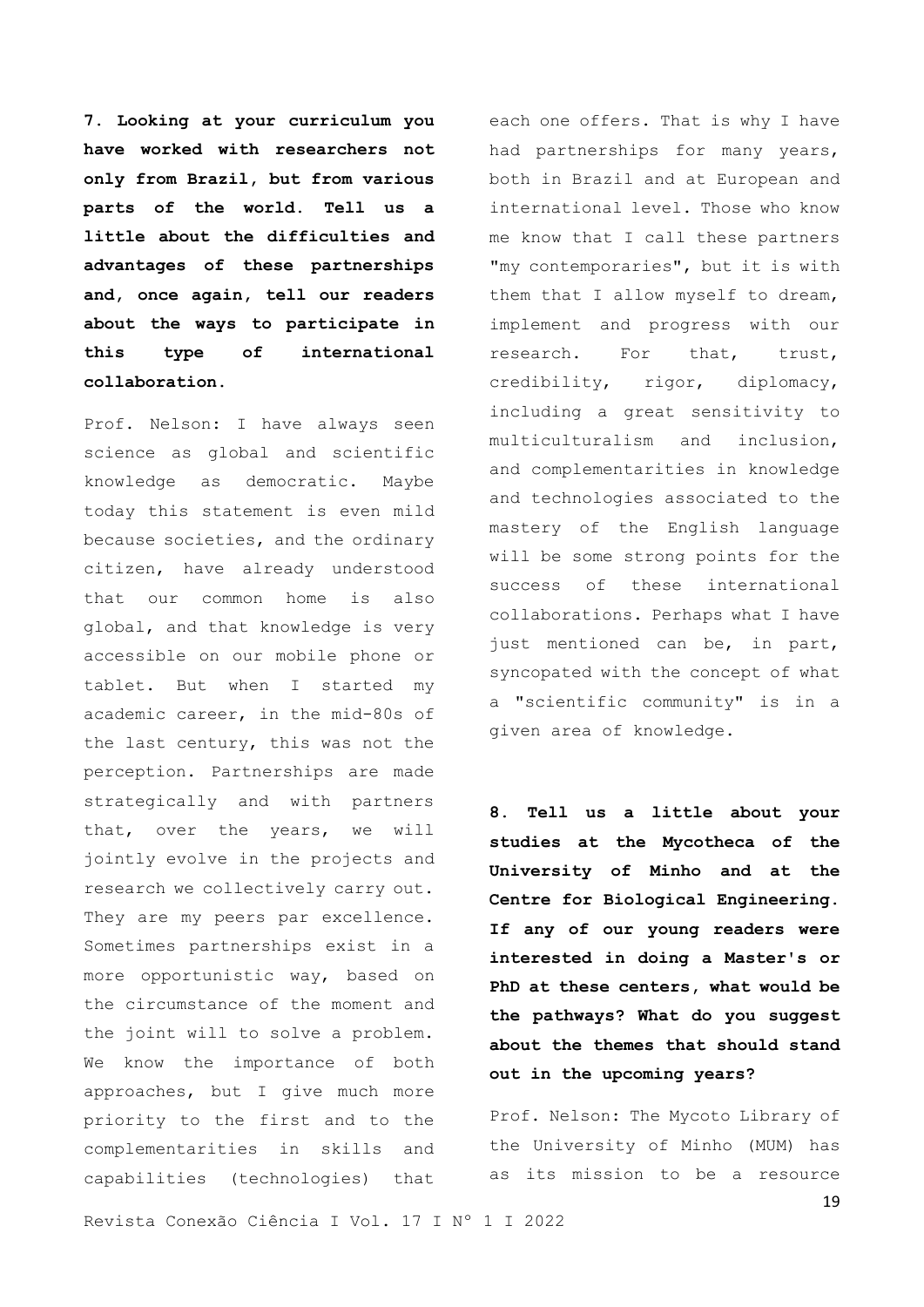center for the preservation of fungal diversity and its information, and to create solutions for sustainable development and the well-being of mankind. This collection is certified in the ISO 9001 system and has an assumed quality policy that emerges from the vision defined for the organization: a world where fungal diversity is preserved and available for all. It is based on stimulating the motivation and involvement of all interested parties in the processes relating to quality, with a view to internalizing a culture of excellence applied to all products and services. In this process, continuous assessment is seen as an element of continuous improvement that enables the degree of achievement of MUM's mission to be increased. In this sense, MUM provides services to its user communities and develops state-ofthe-art research for the preservation,

identification/classification, and supply of fungal diversity. It thus brings together classical knowledge with the most advanced identification/classification techniques. The description of new fungal species for science is a good result of this research strategy. These research lines are

mycology group, as we research environmental, food and clinical problems, as well as in the CEB, which is a research center evaluated as excellent in which there is a multitude of research lines ranging from the most fundamental to the most applied in the various engineering sciences and biotechnologies. Naturally, within the microbial diversity, the topics of microbiomes associated with new culturomic techniques are currently paths of great repercussion, since they open innovative solutions in terms of environmental remediation and ecosystem recovery, unprecedented agricultural productivity (e.g., biofertilizers and biopesticides), or even, to a personalized

not exhausted within the applied

**9. Complementing the previous question, if one of these Brazilian students wanted to be your Masters or PhD student, what characteristics do you think that are fundamental? What skills would you suggest they develop?**

medicine.

Prof. Nelson: I would start by agreeing that more than a solid scientific knowledge in a certain area of knowledge, skills, or "soft-skills", are today of extreme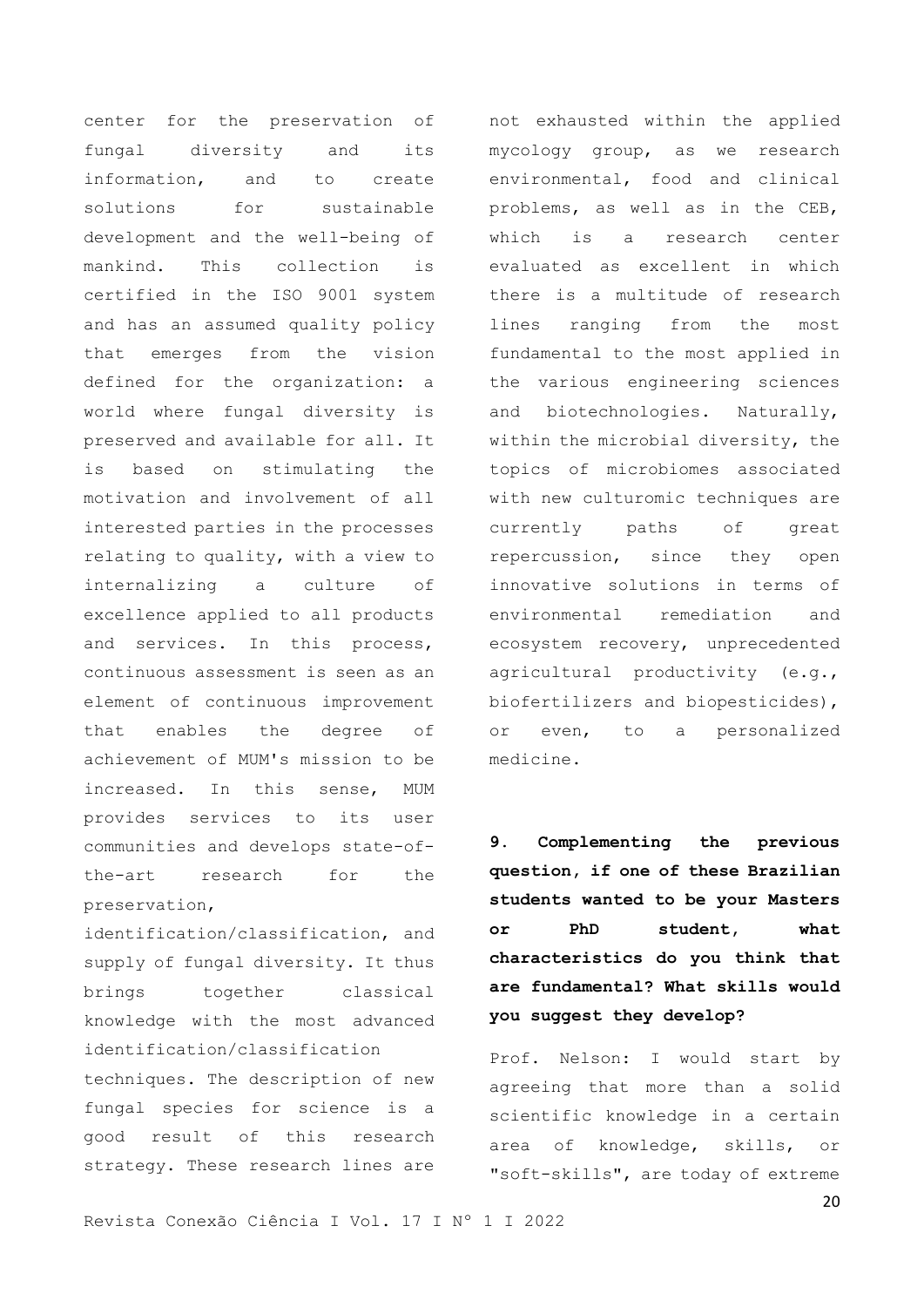importance to integrate a research team. I would start with integrity, not only of character, but also in relation to the results obtained in the research, good capacity to work in a team, good interpersonal communication skills, including good understanding of the English language, autonomous capacity, including problem solving, and a well-developed critical sense. Creativity and a solid planning background and, finally, having high motivation to execute your postgraduate project. These are the skills I would suggest to be worked on.

**10. Finally, we are going through a moment of deep cuts in the funding of scientific research in Brazil, in addition to the employment crisis in many Brazilian universities, send us a message of encouragement to teaching and research for Brazilian students, researchers and teachers.**

Prof. Nelson: The economic and employment crises are cyclical and, in one way or another, will impact in all countries the funds released for research and, certainly, compromising scientific employment. The most important thing is to know whether the scientific and technological

systems in each country have reached such a maturity that, even in a crisis phase, they are sustained and, even in a countercycle, they are strengthened. It is often in these phases, when everything seems stagnant, or even collapsing, that institutions and research groups seek more creative solutions to overcome external difficulties. For example, areas and groups that used to live in real silos, often with a high degree of redundancy and waste of resources, come together in a virtuous way to the point of creating networks of complementarities and collaborations making a more costeffective management of resources and with great gains in the mobility of their researchers. The focus on mobility, complementarities, management of resources and installed capacities, the opening of laboratories to other teams and the search for sources of funding closer to the local, regional or international social, economic and business fabric will lead to research management and funding models with greater potential for return and social impact. Crises are moments for discomfort and to abandon chronic silos and ankyloses and rethink new strategies in an